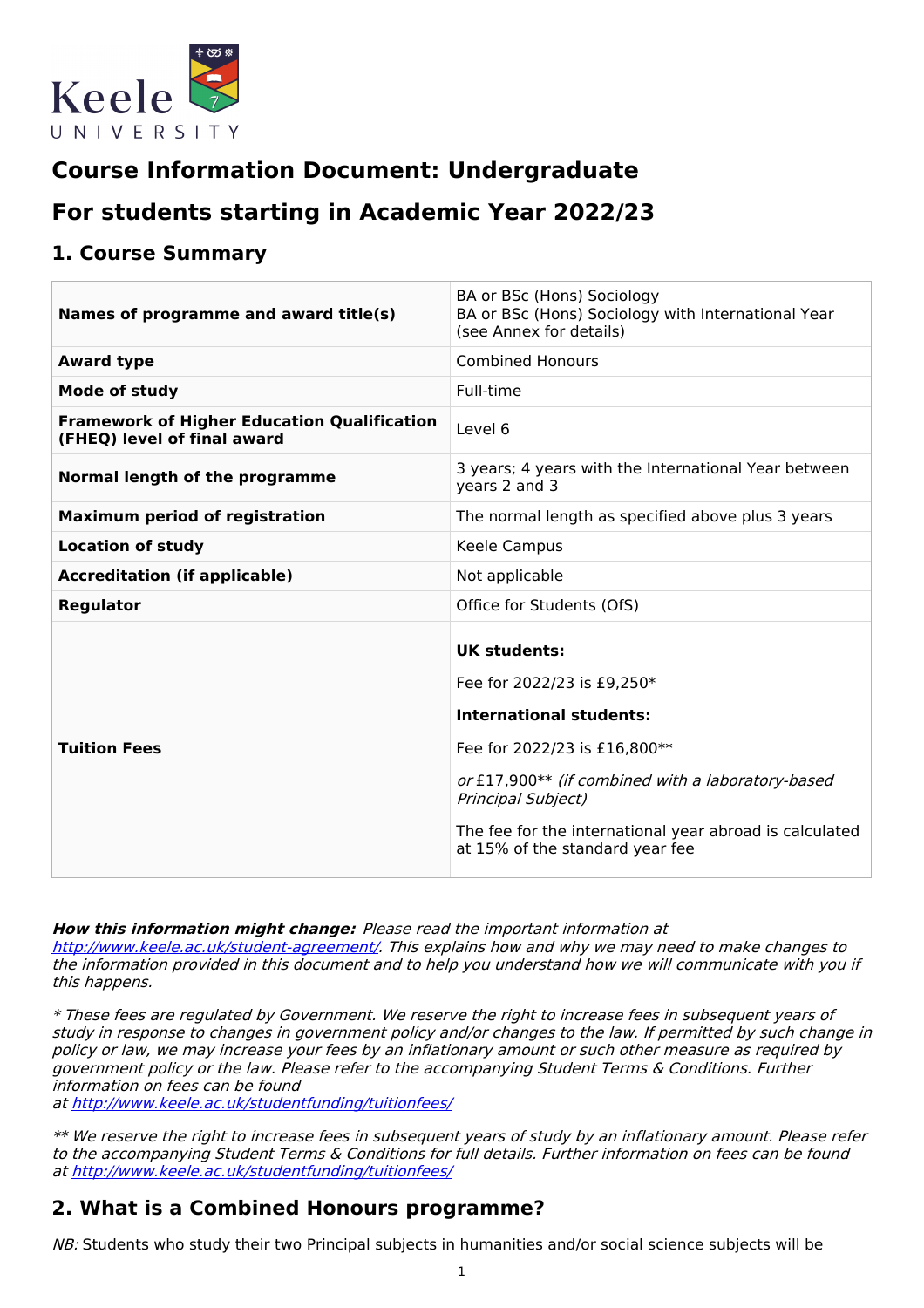awarded the degree of Bachelor of Arts (with Honours) (BA Hons). All students who study a science Principal subject are candidates for the degree of Bachelor of Science (with Honours) (BSc Hons) irrespective of their second Principal subject.

Combined Honours degrees are degrees that are taken in two different subjects, resulting in an X and Y degree title. If you are taking a Combined Honours programme, these will be the two subjects you applied for. These are referred to as your Principal Subjects.

In a Combined Honours degree you must take at least 135 credits in each Principal Subject (270 credits in total), accrued over all three levels of study, with at least 45 credits at each level of study (Levels 4, 5 and 6) in each of two Principal Subjects (90 credits per year). The remaining available credits can be filled with modules from these subjects or other subjects entirely.

As a Combined Honours student you can choose to study just one subject in your final year of study, taking a minimum of 90 credits in this subject. This will result in an X with Y degree title.

## **3. Overview of the Programme**

The central philosophy of the Sociology programme revolves around the importance of active learning. Given that Sociology is a discipline that requires students to think about the society they inhabit and the human relations they experience, we believe it is important that students learn to think about scholarly material in relation to the everyday world so that they can better understand their own social situation. This philosophical approach is embedded in the programme in the form of a range of formative and summative assessments, which are designed to help students develop problem-solving skills. Beyond the programme's assessment regime, the teaching group seeks to encourage active learning and enable student choice by balancing students' study of the sociological canon with the provision of a range of optional modules offered by research active staff. Internal to this progression from compulsory to optional content, the programme also includes a shift from a teaching-based to research-led approach to learning, which sees students become independent learners. In this respect, the programme has been designed to guide students from a teaching-based format in Year 1, where they are introduced to core materials and study skills, through to a research-based approach in Year 3, where they are encouraged to develop taught content through wideranging independent study.

## **4. Aims of the programme**

The broad aims of the programme are to enable you to:

- Think critically about the social world and develop social explanations of a wide range of phenomena.
- Communicate sociological explanations to diverse audiences through both written and oral presentations.
- Employ advanced analytical skills in the understanding and application of sociological evidence and theory.
- Develop further analytical, learning, and social skills that may be employed in a variety of different real world contexts.

### **5. What you will learn**

Successful students who complete a programme in Sociology as a Combined Honours degree will be able to:

- Employ a sociological imagination to explain private events in terms of public situations and develop sociological accounts of everyday life.
- Demonstrate knowledge of sociological thought and social theory and use this to analyse substantive social problems.
- Explain the relationship between research strategies and sociological problems and use this ability to make judgements about the relevance of different research strategies to particular sociological problems.
- Evaluate sociological ideas in the context of real-life ethical, social, political and policy issues.
- Report, interpret, and analyse raw data (both sociological, common-sense and media) in a variety of sociological contexts.
- Communicate ideas and arguments effectively in written form.

In their focus upon theory and methods, the outcomes of the Sociology Programme are in line with the Sociology Subject Benchmark Statement of the Quality Assurance Agency for Higher Education.

### **Keele Graduate attributes**

Engagement with this programme will enable you to develop your intellectual, personal and professional capabilities. At Keele, we call these our ten Graduate Attributes and they include independent thinking,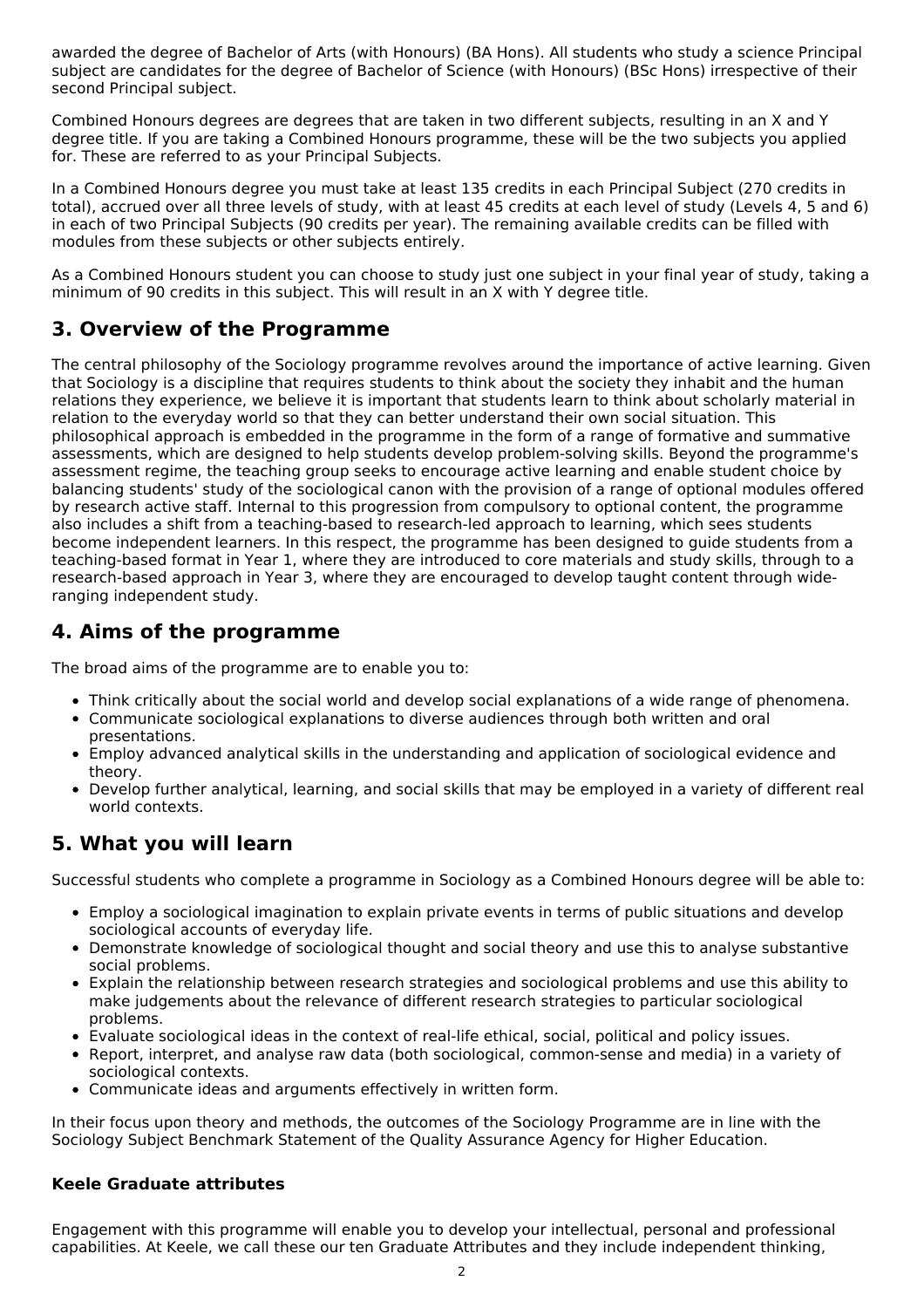synthesising information, creative problem solving, communicating clearly, and appreciating the social, environmental and global implications of your studies and activities. Our educational programme and learning environment is designed to help you to become a well-rounded graduate who is capable of making a positive and valued contribution in a complex and rapidly changing world, whichever spheres of life you engage in after your studies are completed.

Further information about the Keele Graduate Attributes can be found here: <http://www.keele.ac.uk/journey/>

### **6. How is the programme taught?**

Learning and teaching methods used on the programme vary according to the subject matter and level of the module. The programme is taught by lectures, seminars, workshops, independent study, supervision, and supported by the KLE (Keele Virtual Learning Environment).These learning and teaching methods enable students to achieve the learning outcomes of the programme in a variety of ways.

Lecture and teaching methods include the following:

- **Lectures** enable the communication of core materials on modules and are central to the teaching of modules at years 1, 2, and 3.
- **Seminars** accompany lectures on modules in years 1, 2 and 3. They provide students with the opportunity to discuss lecture content and key readings with a tutor. Seminars can include activities such as close readings, open discussions, and student-led debates, moderated by the tutor. These activities take place in groups of approximately 20 students with one tutor.
- **Workshops** enable the simultaneous communication and discussion of module material. These take the form of two hour classes of around 30 students.
- **Independent study** forms a core component at every level of the programme. Students are expected to become increasingly independent over the course of the programme.
- **Supervision** accompanies independent study in order to provide students with a point of contact in the programme teaching group. Supervision takes the form of one-to-one student-tutor discussion in office hours at all levels of the programme and support by a member of staff for students who choose to take the dissertation module in Sociology in year three.
- **Web-based learning** using the Keele Learning Environment (KLE): the KLE is an online learning environment used to give students easy access to a wide range of resources including interactive reading lists, lecture notes, assessment questions and guidance, and other resources. Microsoft Teams is also used and facilitates online communication.

Apart from these formal activities, students are also provided with regular opportunities to talk through particular areas of difficulty, and any particular learning needs they may have, with their Personal Tutors or module tutors on a one-to-one basis.

## **7. Teaching Staff**

The permanent teaching staff of the Sociology Programme consists of a number of Professors, Senior Lecturers and Lecturers. All current members of staff have doctorates in Sociology or closely related disciplines, such as Anthropology. Around half of the group have professionally accredited teaching qualifications. All members of the teaching staff are research active and members of the research institutes at Keele, including the Keele Institute for Social Inclusion. The Sociology group publish books and articles on international presses and in international journals. The teaching group also has extensive experience of teaching at undergraduate and postgraduate level at universities in the UK, Europe, Canada, and Japan.

The University will attempt to minimise changes to our core teaching teams, however, delivery of the programme depends on having a sufficient number of staff with the relevant expertise to ensure that the programme is taught to the appropriate academic standard.

Staff turnover, for example where key members of staff leave, fall ill, or are awarded research leave, may result in changes to the programme's content. The University will endeavour to ensure that any impact on students is limited if such changes occur.

### **8. What is the structure of the Programme?**

The academic year runs from September to June and is divided into two semesters. The number of weeks of teaching will vary from programme to programme, but you can generally expect to attend scheduled teaching sessions between the end of September and mid-December, and from mid-January to the end of April. Our degree courses are organised into modules. Each module is usually a self-contained unit of study and each is usually assessed separately with the award of credits on the basis of 1 credit  $= 10$  hours of student effort. An outline of the structure of the programme is provided in the tables below.

There are three types of module delivered as part of your programme. They are: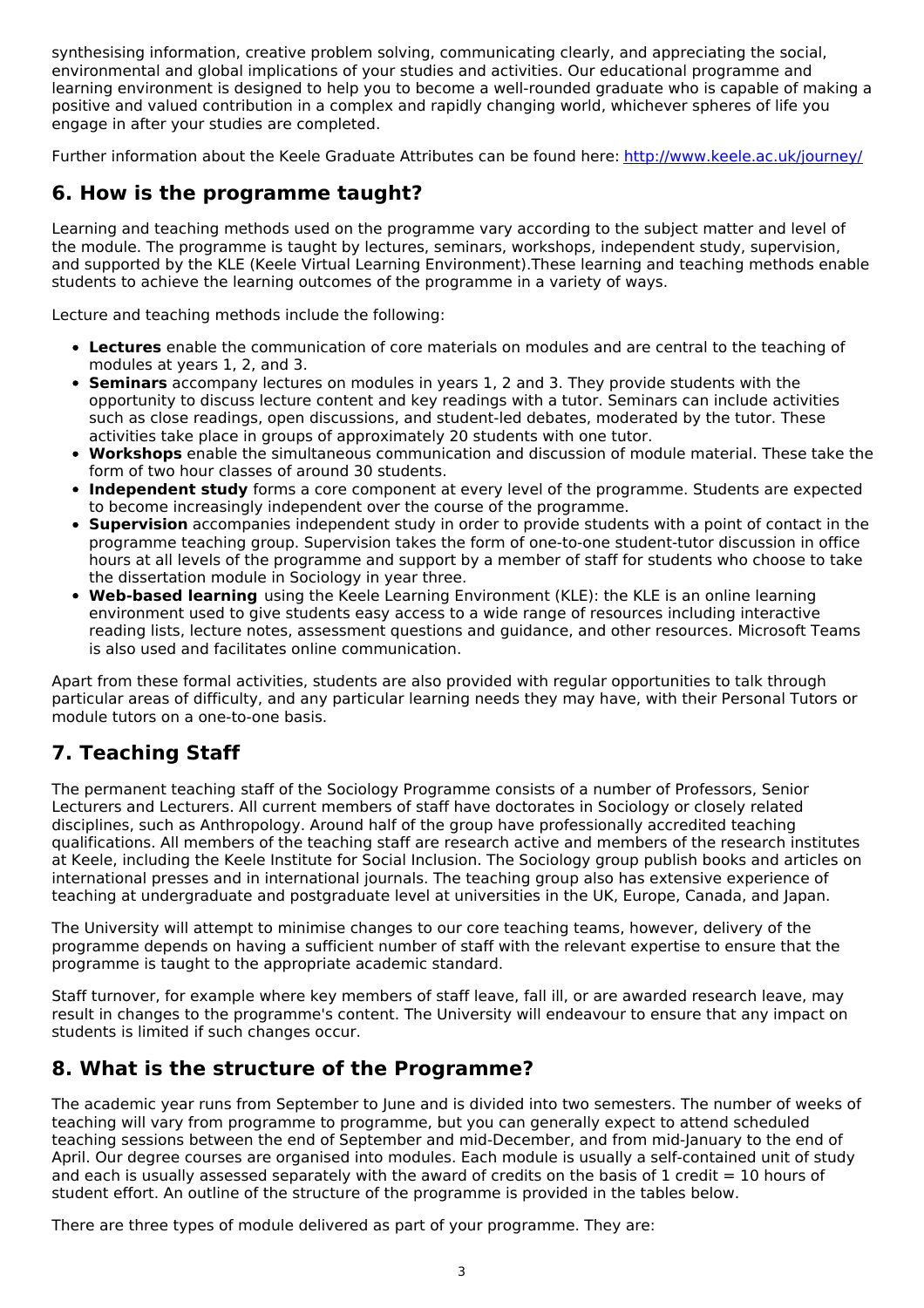- Compulsory modules a module that you are required to study on this course;
- Optional modules these allow you some limited choice of what to study from a list of modules;
- Elective modules (Global Challenge Pathways at Level 4) a choice of modules from different subject areas within the University that count towards the overall credit requirement but not the number of subject-related credits.

A summary of the credit requirements per year is as follows, with a minimum of 90 subject credits (compulsory plus optional) required for each year across both of your Principal Subjects. This document has information about *Sociology* modules only; please also see the document for your other subject.

For further information on the content of modules currently offered, including the list of elective modules, please visit: <https://www.keele.ac.uk/recordsandexams/modulecatalogue/>

| Year    |                   | <b>Optional</b> |     | <b>Electives</b> |     |
|---------|-------------------|-----------------|-----|------------------|-----|
|         | <b>Compulsory</b> | Min             | Max | Min              | Max |
| Level 4 | 30                | 15              | 30  |                  | 15  |
| Level 5 | 30                | 15              | 45  |                  | 30  |
| Level 6 |                   | 45              | 90  |                  | 30  |

In year 3 there is the option to choose to specialise in one of your subjects, taking a minimum of 90 credits in this subject rather than taking modules from both subjects.

### **Module Lists**

### **Level 4**

| Compulsory modules                               | <b>Module Code</b> | <b>Credits</b> | <b>Period</b> |
|--------------------------------------------------|--------------------|----------------|---------------|
| Social Inequalities in the Contemporary<br>World | SOC-10009          | 15             | Semester 1    |
| <b>Classical Sociology</b>                       | SOC-10014          | 15             | Semester 2    |

| <b>Optional modules</b>                             | <b>Module Code</b> | <b>Credits</b> | <b>Period</b> |
|-----------------------------------------------------|--------------------|----------------|---------------|
| <b>Investigating Social Issues</b>                  | SOC-10021          | 15             | Semester 1    |
| Social and Political Theory                         | SOC-10029          | 15             | Semester 1    |
| Audiences: From Moral Panics to Digital<br>Cultures | MDS-10027          | 15             | Semester 2    |
| The Anthropological Imagination                     | SOC-10019          | 15             | Semester 2    |

#### **Additional optional modules: Languages and English for Academic Purposes**

Students on this programme will also be able to study language modules offered by the Language Centre, either as part of a Global Challenge Pathway or as optional modules, and may be able to achieve an enhanced degree title with the designation 'With (advanced) Competency in [language]', depending on the level of language attainment they achieve at Keele. For full details of how language modules can be accommodated within your programme of study,

click <https://www.keele.ac.uk/study/languagecentre/modernlanguages/enhanceddegreetitles/>

Students who are required to take an English for Academic Purposes (EAP) module as a result of their language competency test result will be required to pick this as their first option choice. NB: students can take an EAP module only with the approval of the English Language Programme Director and are not able to take any other Language module in the same academic year.

#### **Global Challenge Pathways (GCPs) - Level 4 (year 1) students only**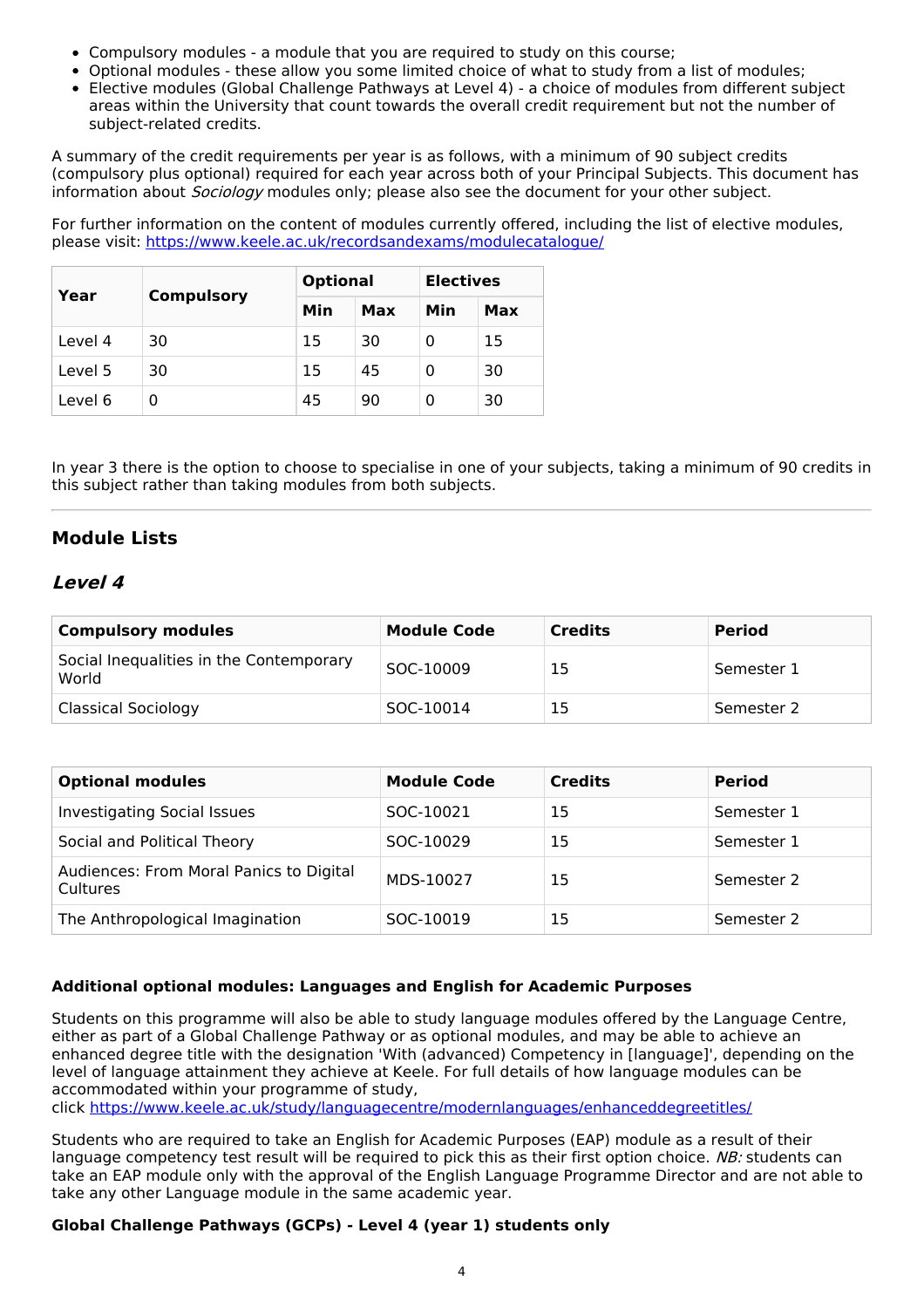Students at Level 4 in 2022/23 have the option of taking a Global Challenge Pathway, which includes one 15 credit module in each year of the degree. Global Challenge Pathways offer students the chance to fulfil an exciting, engaging route of interdisciplinary study. Choosing a pathway, students will be presented with a global issue or 'challenge' which directly relates to societal issues, needs and debates. They will be invited to take part in academic and external facing projects which address these issues, within an interdisciplinary community of students and staff. Students completing a Global Challenge Pathway will receive recognition on their degree certificate.

| <b>Digital</b><br><b>Futures</b>                    | The Digital Futures pathway offers you the opportunity to become an active contributor to<br>current debates, cutting-edge research, and projects with external partners, addressing<br>both the exciting potential and the challenges of disruptive digital transformation across<br>all spheres of life.<br>Part of a diverse and interdisciplinary pathway community, you will engage in exciting,<br>impactful collaborative project work in innovative formats. Engaged in real-world<br>scenarios, you will use digital technology and creativity to promote inclusive, empowering,<br>and sustainable change at local and global levels.<br>Module: A digital life: challenges and opportunities (GCP-10005)                                                               |
|-----------------------------------------------------|-----------------------------------------------------------------------------------------------------------------------------------------------------------------------------------------------------------------------------------------------------------------------------------------------------------------------------------------------------------------------------------------------------------------------------------------------------------------------------------------------------------------------------------------------------------------------------------------------------------------------------------------------------------------------------------------------------------------------------------------------------------------------------------|
| <b>Climate</b><br>Change &<br><b>Sustainability</b> | Through the Climate Change & Sustainability pathway you will develop the skills,<br>understanding and drive to become agents of change to tackle climate change and wider<br>sustainability challenges.<br>You will work with international partners to explore climate change and sustainability in<br>different international contexts; lead your own projects to drive real change in your<br>communities; and be part of educating others to help achieve a more sustainable future.<br>Module: Climate Change & Sustainable Futures: Global Perspectives (GCP-<br>10009)                                                                                                                                                                                                     |
| <b>Social Justice</b>                               | Students on this pathway will embark on a reflective journey drawing upon decolonising,<br>feminist, and ethical perspectives on social justice, forging transformative outputs as<br>agents of change.<br>You will enter a dialogue with local, national, and international partners from Universities,<br>NGOs, International Human Rights Committees. You will engage with key societal<br>challenges, for example Covid 19 as a social crisis with impact on gender and racial<br>identities. The pathway will allow you to monitor and critically evaluate policies and<br>human rights treaties, and produce and disseminate digitally fluent, international and<br>sustainable project findings.<br>Module: Reflections on Social Injustices, Past and Present (GCP-10003) |
| <b>Enterprise &amp;</b><br>the Future of<br>Work    | If we are to achieve the promise of Sustainable Development Goals, solve the climate<br>crisis and take advantage of the changes that the digital revolution provide, we need to<br>understand the power of enterprise and prepare for future contexts of work, creativity and<br>disruption.<br>Supporting you to be part of future-facing solutions, this pathway will give you the ability<br>to make judgements on the utilisation of resources, labour and capital. It will support you<br>in developing creative, original thinking, allowing you to collaborate on projects that<br>persuade and effect change, setting you up to thrive in future environments of work and<br>innovation.<br>Module: Enterprise and the Future of Work 1 (GCP-10007)                      |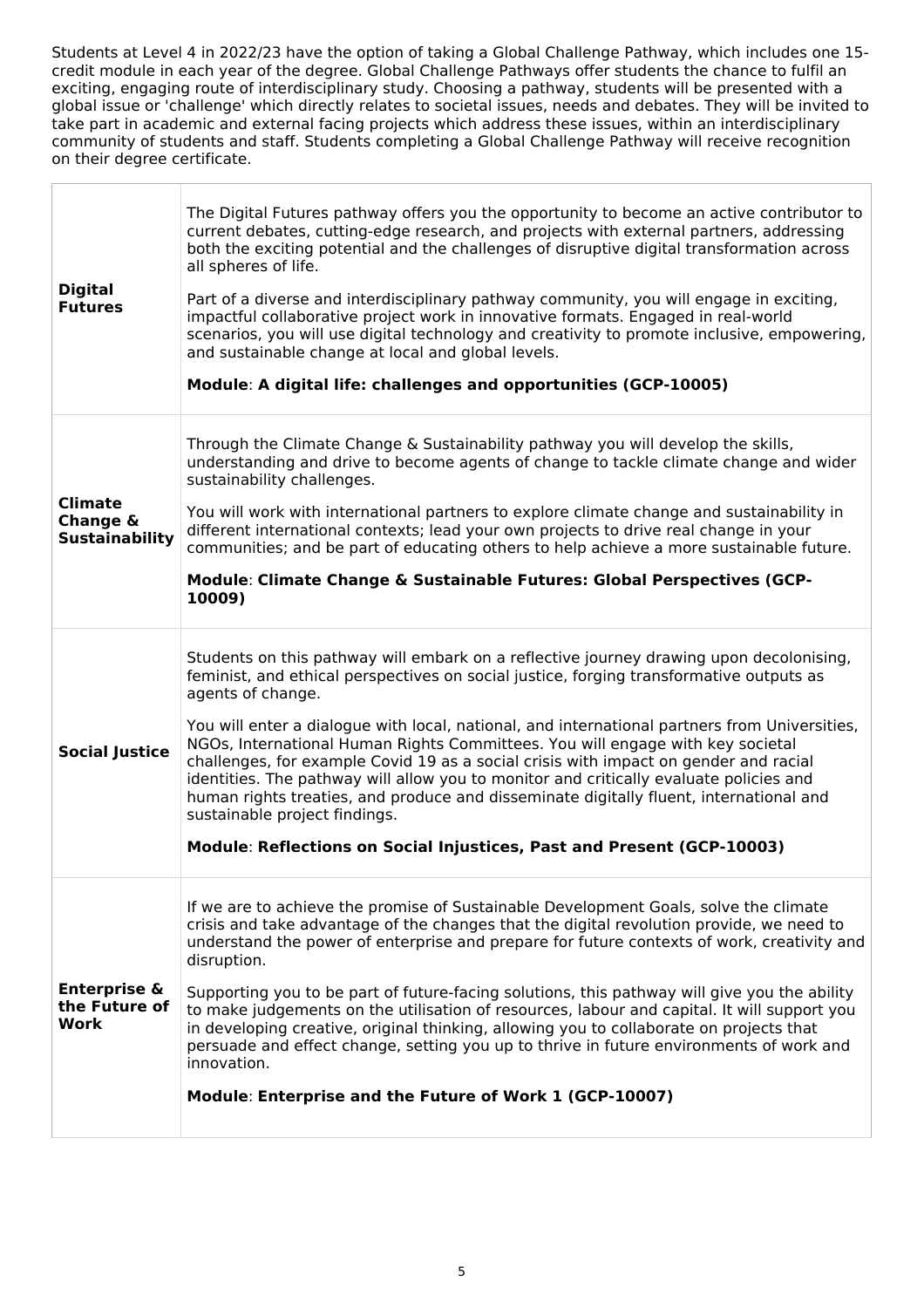| <b>Global Health</b><br><b>Challenges</b>               | By taking the global health challenge pathway you will develop solutions to improve the<br>health and quality of life for particular people and communities, engaging with these<br>groups to co-design interventions.<br>This pathway will provide you with skills that go beyond a focus on health and will allow<br>you to develop your ability to work in a team and lead change in society. The knowledge,<br>skills and work experience will complement your core degree and enhance your career<br>opportunities and graduate aspirations.<br>Module: Key concepts and challenges in global health (GCP-10001) |
|---------------------------------------------------------|-----------------------------------------------------------------------------------------------------------------------------------------------------------------------------------------------------------------------------------------------------------------------------------------------------------------------------------------------------------------------------------------------------------------------------------------------------------------------------------------------------------------------------------------------------------------------------------------------------------------------|
|                                                         | By choosing modules from this pathway, will develop a practical knowledge of a specific<br>language, allowing you to graduate with an enhanced degree title, or develop skills to<br>teach English as a Foreign Language. You will meet and communicate with speakers<br>different linguistic and cultural communities, ranging from students at partner universities<br>in Japan and China, to refugees in Hanley, and develop an understanding of how<br>languages and cultures interact.                                                                                                                           |
| Languages &<br><b>Intercultural</b><br><b>Awareness</b> | This pathway explores the power of language as a force both for breaking down and<br>building cultural and political barriers - words can be weapons as well as bridges. You will<br>examine how language is used, examine linguistic choices and how these impact on<br>intercultural understanding. Throughout the pathway we also examine the practice of<br>communication across cultural contexts, exploring cultural differences such as the<br>language of ethnicity and gender.                                                                                                                               |
|                                                         | Modules: you will be able to select from either a Modern Language of your<br>choice OR Certificate in TESOL Level 1.                                                                                                                                                                                                                                                                                                                                                                                                                                                                                                  |

### **Level 5**

| <b>Compulsory modules</b>  | <b>Module Code</b> | <b>Credits</b> | <b>Period</b> |
|----------------------------|--------------------|----------------|---------------|
| Contemporary Social Theory | SOC-20049          | 15             | Semester 1    |
| Research Methods           | SOC-20046          | 15             | Semester 2    |

| <b>Optional modules</b>                          | <b>Module Code</b> | <b>Credits</b> | <b>Period</b> |
|--------------------------------------------------|--------------------|----------------|---------------|
| <b>Cultures of Consumption</b>                   | SOC-20036          | 15             | Semester 1    |
| <b>Globalisation and its Discontents</b>         | SOC-20043          | 15             | Semester 1    |
| Work, Identities and Power                       | SOC-20069          | 15             | Semester 1    |
| Families and Households: Diversity and<br>Change | SOC-20041          | 15             | Semester 2    |
| Producing Sociological Knowledge                 | SOC-20060          | 15             | Semester 2    |
| The Magic of Modernity                           | SOC-20067          | 15             | Semester 2    |

### **Level 5 Module Rules**

If students choose SOC-20046 Research Methods, they should be barred from taking EDU-20020 and CRI-20020. This is to ensure that students take only one research methods module.

#### **Level 6**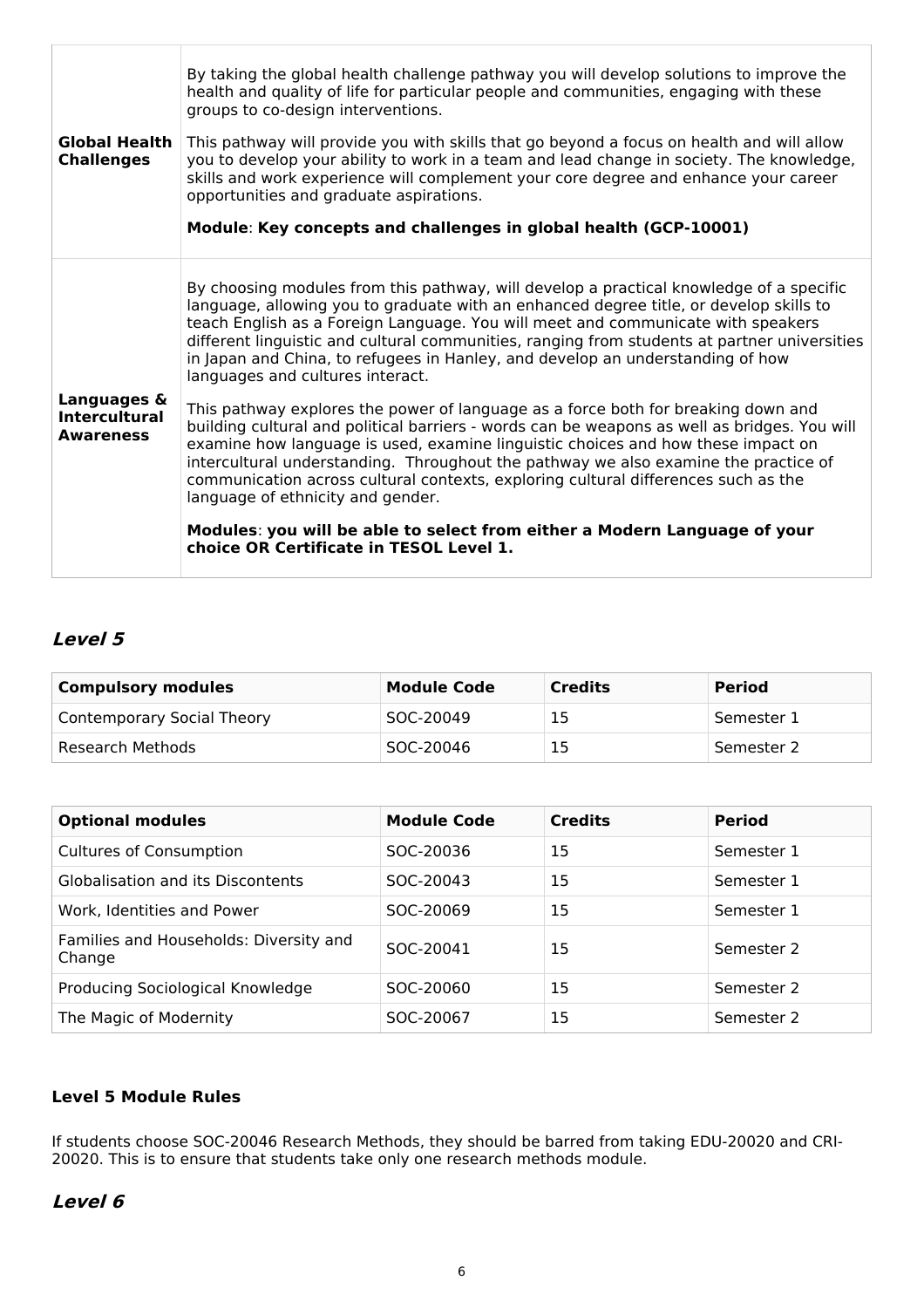| <b>Optional modules</b>                               | <b>Module Code</b> | <b>Credits</b> | <b>Period</b> |
|-------------------------------------------------------|--------------------|----------------|---------------|
| Visual Pleasures: From Carnival to Disney             | MDS-30017          | 15             | Semester 1    |
| Moving people. Migration, Emotion,<br><b>Identity</b> | SOC 30042          | 15             | Semester 1    |
| Sociology of Parenting and Early<br>Childhood         | SOC-30030          | 15             | Semester 1    |
| Celebrity                                             | SOC-30033          | 15             | Semester 1    |
| Dissertation - ISP                                    | SOC-30028          | 30             | Semester 1-2  |
| Race, Politics and Education                          | EDU-30072          | 15             | Semester 2    |
| Home: Belonging, Locality and Material<br>Culture     | SOC-30032          | 15             | Semester 2    |
| <b>Consuming Nature</b>                               | SOC-30049          | 15             | Semester 2    |
| Gender, Power and Representation                      | SOC-30053          | 15             | Semester 2    |

If you choose to specialise in this subject in your final year you will study the following modules:

| <b>Compulsory modules</b> | Module Code | <b>Credits</b> | <b>Period</b> |
|---------------------------|-------------|----------------|---------------|
| Dissertation - ISP        | SOC-30028   | 30             | Semester 1-2  |

| <b>Optional modules</b>                                          | <b>Module Code</b> | <b>Credits</b> | <b>Period</b> |
|------------------------------------------------------------------|--------------------|----------------|---------------|
| Visual Pleasures: From Carnival to Disney                        | MDS-30017          | 15             | Semester 1    |
| The Virtual Revolution: New<br>Technologies, Culture and Society | SOC-30031          | 15             | Semester 1    |
| Celebrity                                                        | SOC-30033          | 15             | Semester 1    |
| Moving People: Migration, Emotion,<br>Identity                   | SOC-30042          | 15             | Semester 1    |
| Race, Politics and Education                                     | EDU-30072          | 15             | Semester 2    |
| Sociology of Parenting and Early<br>Childhood                    | SOC-30030          | 15             | Semester 2    |
| Home: Belonging, Locality and Material<br>Culture                | SOC-30032          | 15             | Semester 2    |
| <b>Consuming Nature</b>                                          | SOC-30049          | 15             | Semester 2    |

## **9. Final and intermediate awards**

Credits required for each level of academic award are as follows: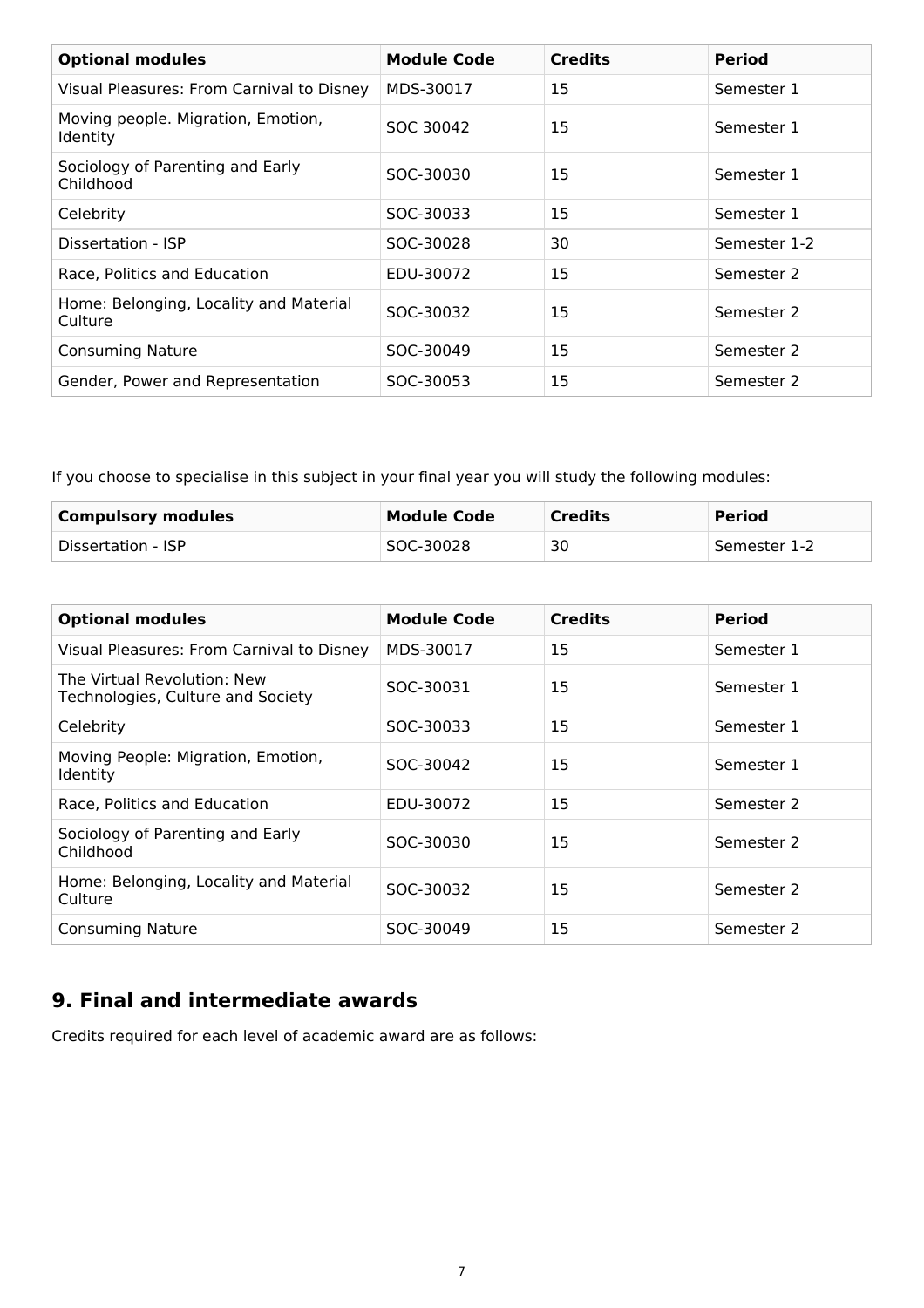| <b>Honours</b><br><b>Degree</b>                     | 360<br>credits | You will require at least 120 credits at levels 4, 5 and 6<br>You must accumulate a minimum of 135 credits in each Principal Subject (270 credits<br>in total), with at least 45 credits at each level of study (Levels 4, 5 and 6) in each of<br>two Principal Subjects (90 credits per year). Your degree title will be 'subject X and<br>subject Y'.<br>If you choose to study one Principal subject in your final year of study a minimum of<br>90 credits in that subject is required. Your degree title will be 'subject X with subject<br>Υ'. |
|-----------------------------------------------------|----------------|------------------------------------------------------------------------------------------------------------------------------------------------------------------------------------------------------------------------------------------------------------------------------------------------------------------------------------------------------------------------------------------------------------------------------------------------------------------------------------------------------------------------------------------------------|
| <b>Diploma</b><br>in Higher<br><b>Education</b>     | 240<br>credits | You will require at least 120 credits at level 4 or higher and at least 120 credits at<br>level 5 or higher                                                                                                                                                                                                                                                                                                                                                                                                                                          |
| <b>Certificate</b><br>in Higher<br><b>Education</b> | 120<br>credits | You will require at least 120 credits at level 4 or higher                                                                                                                                                                                                                                                                                                                                                                                                                                                                                           |

**International Year option:** in addition to the above students must pass a module covering the international year in order to graduate with a named degree including the 'international year' wording. Students who do not complete, or fail the international year, will be transferred to the three-year version of the programme.

### **10. How is the Programme Assessed?**

The wide variety of assessment methods used on this programme at Keele reflects the broad range of knowledge and skills that are developed as you progress through the degree programme. Teaching staff pay particular attention to specifying clear assessment criteria and providing timely, regular and constructive feedback that helps to clarify things you did not understand and helps you to improve your performance. The following list is representative of the variety of assessment methods used on your programme:

- **Essays** provide students with the opportunity to formulate arguments and develop ideas using evidence obtained from library research or other valid sources. As such, the essay assessment enables students to develop their research skills, which involve the ability to sort legitimate from illegitimate source materials, and other academic conventions, such as referencing.
- **Reports** enable students to learn how to organise and distil information into a clear and coherent written format and consequently develop their employability skills in this area
- **Reflexive Reports** require students to write a reflexive account of their experience of a module explaining the content of lectures, seminar discussions, and their own personal and academic development. The purpose of this assessment is to encourage students to reflect on their own experiences in order to become more successful learners
- **Book Reviews** test students' ability to summarise the key points of scholarly work and evaluate the arguments of particular authors in light of the sociological tradition
- **The Research Proposal** requires students to develop an independent research project and think through theoretical problems surrounding methodology and practical concerns relating to, for example, availability of sample, financial restrictions, and time limits. Again, this form of assessment is key to the development of independent research skills and a portfolio of employability skills
- **Oral Presentations** assess students' subject knowledge and understanding. They may also test their ability to work effectively as members of a team, to communicate what they know orally and visually, and to reflect on these processes as part of their own personal development
- **Posters**: since the presentation of material in essay or report form is not always appropriate, it is important that students have the capacity to make use of visual aids to communicate ideas. The poster format enables students to synthesise visual and written material to analyse a particular area of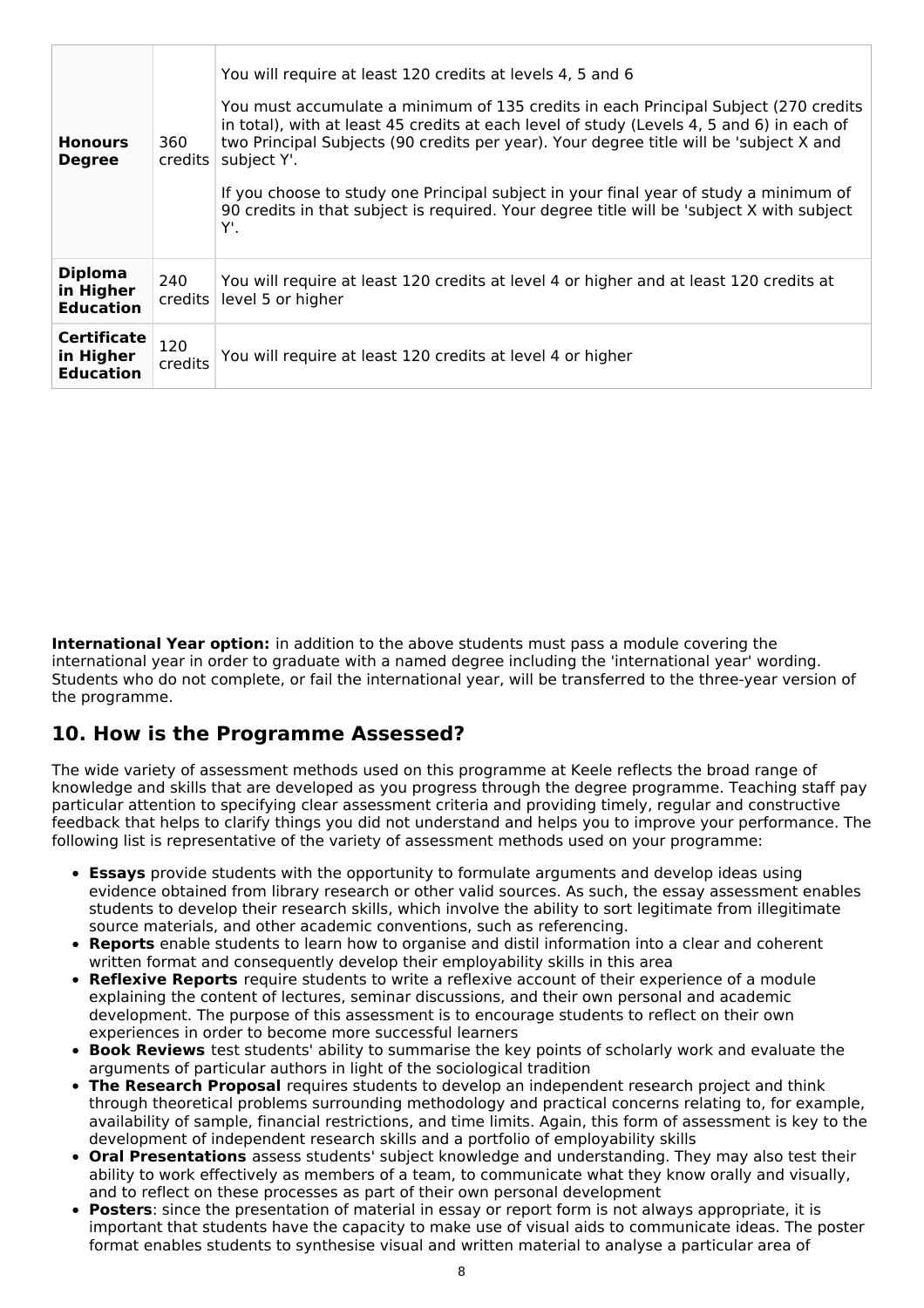sociological study

**The Dissertation** allows students to undertake a significant piece of their own research under supervision by a research-active member of staff and make use of their theoretical and practical learning on the programme to formulate this significant piece of work

Marks are awarded for summative assessments designed to assess your achievement of learning outcomes. You will also be assessed formatively to enable you to monitor your own progress and to assist staff in identifying and addressing any specific learning needs. Feedback, including guidance on how you can improve the quality of your work, is also provided on all summative assessments within three working weeks of submission, unless there are compelling circumstances that make this impossible, and more informally in the course of tutorial and seminar discussions.

## **11. Contact Time and Expected Workload**

This contact time measure is intended to provide you with an indication of the type of activity you are likely to undertake during this programme. The data is compiled based on module choices and learning patterns of students on similar programmes in previous years. Every effort is made to ensure this data is a realistic representation of what you are likely to experience, but changes to programmes, teaching methods and assessment methods mean this data is representative and not specific.

Undergraduate courses at Keele contain an element of module choice; therefore, individual students will experience a different mix of contact time and assessment types dependent upon their own individual choice of modules. The figures below are an example of activities that a student may expect on your chosen course by year stage of study. Contact time includes scheduled activities such as: lecture, seminar, tutorial, project supervision, demonstration, practical classes and labs, supervised time in labs/workshop, fieldwork and external visits. The figures are based on 1,200 hours of student effort each year for full-time students.

### **Activity**

|                     | <b>Scheduled learning and teaching</b><br>activities | <b>Guided independent</b><br><b>Study</b> | <b>Placements</b> |
|---------------------|------------------------------------------------------|-------------------------------------------|-------------------|
| Year 1 (Level<br>4) | 16%                                                  | 84%                                       | 0%                |
| Year 2 (Level<br>5) | 14%                                                  | 86%                                       | 0%                |
| Year 3 (Level<br>6) | 10%                                                  | 90%                                       | 0%                |

### **12. Accreditation**

This programme does not have accreditation from an external body.

### **13. University Regulations**

The University Regulations form the framework for learning, teaching and assessment and other aspects of the student experience. Further information about the University Regulations can be found at: <http://www.keele.ac.uk/student-agreement/>

A student who has completed a semester abroad will not normally be eligible to transfer onto the International Year option.

### **14. Other Learning Opportunities**

### **Study abroad (semester)**

Students on the programme have the potential opportunity to spend a semester abroad in their second year studying at one of Keele's international partner universities.

Exactly which countries are available depends on the student's choice of degree subjects. An indicative list of countries is on the website (<http://www.keele.ac.uk/studyabroad/partneruniversities/>); however this does not guarantee the availability of study in a specific country as this is subject to the University's application process for studying abroad.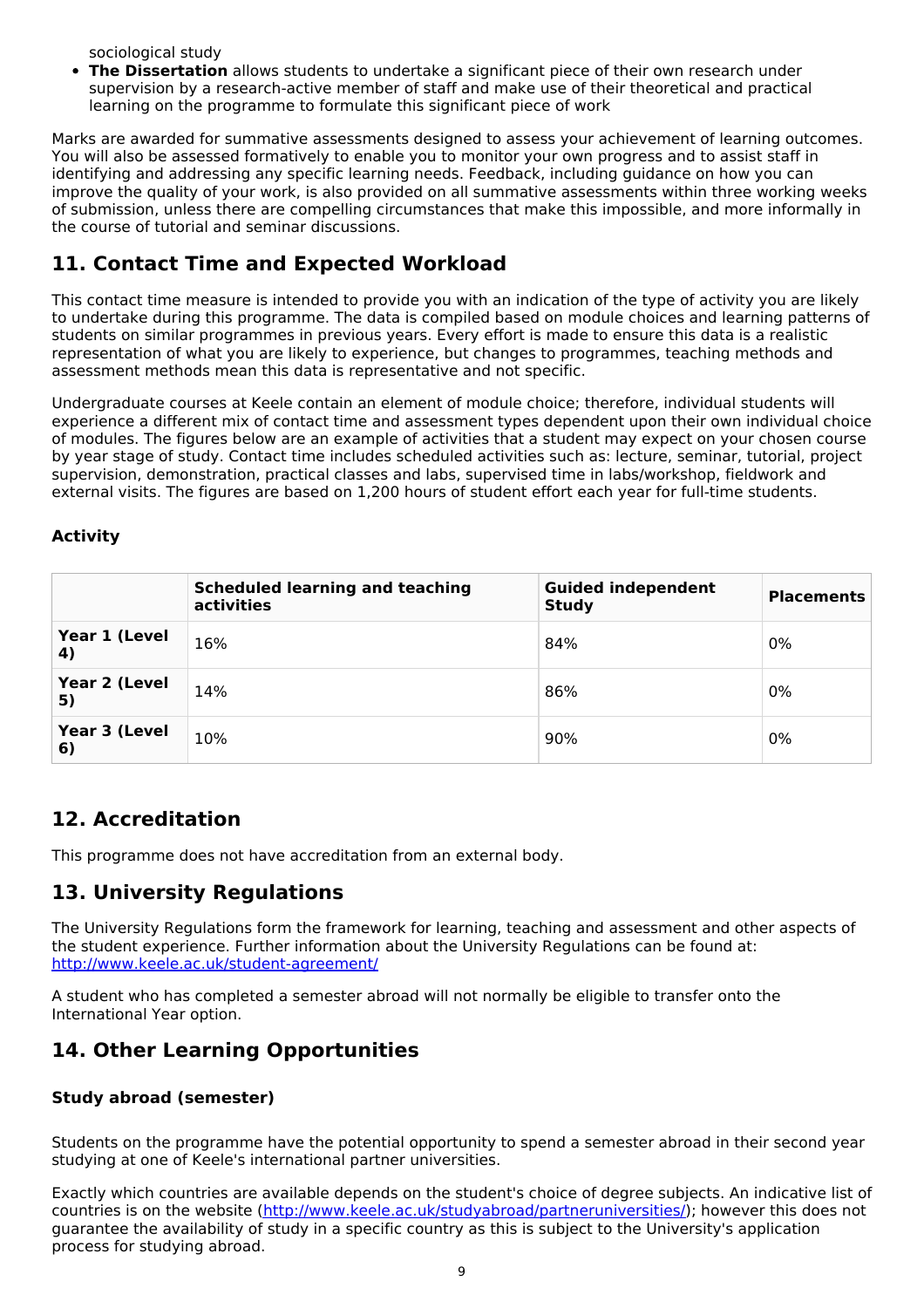No additional tuition fees are payable for a single semester studying abroad but students do have to bear the costs of travelling to and from their destination university, accommodation, food and personal costs. Depending on the destination they are studying at additional costs may include visas, study permits, residence permits, and compulsory health checks. Students should expect the total costs of studying abroad to be greater than if they study in the UK, information is made available from the Global Education Team throughout the process, as costs will vary depending on destination.

Whilst students are studying abroad any Student Finance eligibility will continue, where applicable students may be eligible for specific travel or disability grants. Students travel on a comprehensive Keele University insurance plan, for which there are currently no additional charges. Some governments and/or universities require additional compulsory health coverage plans; costs for this will be advised during the application process.

### **Study Abroad (International Year)**

A summary of the International Year, which is a potential option for students after completion of year 2 (Level 5), is provided in the Annex for the International Year.

## **15. Additional Costs**

| <b>Activity</b>                                                           | <b>Estimated cost</b> |
|---------------------------------------------------------------------------|-----------------------|
| Field courses - compulsory                                                | £0                    |
| Field courses - optional field trip in the local area or to a nearby City | £20                   |
| Equipment                                                                 | £0                    |
| Other additional costs                                                    | £0                    |
| <b>Total estimated additional costs</b>                                   | £20                   |

These costs have been forecast by the University as accurately as possible but may be subject to change as a result of factors outside of our control (for example, increase in costs for external services). Forecast costs are reviewed on an annual basis to ensure they remain representative. Where additional costs are in direct control of the University we will ensure increases do not exceed 5%.

As to be expected there will be additional costs for inter-library loans and potential overdue library fines, print and graduation. We do not anticipate any further costs for this programme.

### **16. Annex - International Year**

#### **Combined Honours Sociology with International Year**

Please note: in order to be eligible to take the International Year option your other subject must also offer this option. Please refer to the information published in the course document for your other subject.

#### **International Year Programme**

Students registered for this Combined Honours programme may either be admitted for or apply to transfer during their period of study at Level 5 to the Combined Honours programme in both their principal subjects, providing that they meet the progression criteria outlined in this document. Students accepted onto the International Year programme will have an extra year of study at an international partner institution after they have completed Year 2 (Level 5) at Keele.

Students who successfully complete both the second year (Level 5) and the International Year will be permitted to progress to Level 6. Students who fail to satisfy the examiners in respect of the International Year will normally revert to the Combined Honours programme without the International Year and progress to Level 6 on that basis. The failure will be recorded on the student's final transcript.

Study at Level 4, Level 5 and Level 6 will be as per the main body of this document. The additional detail contained in this annex will pertain solely to students registered for the International Year option.

#### **International Year Programme Aims**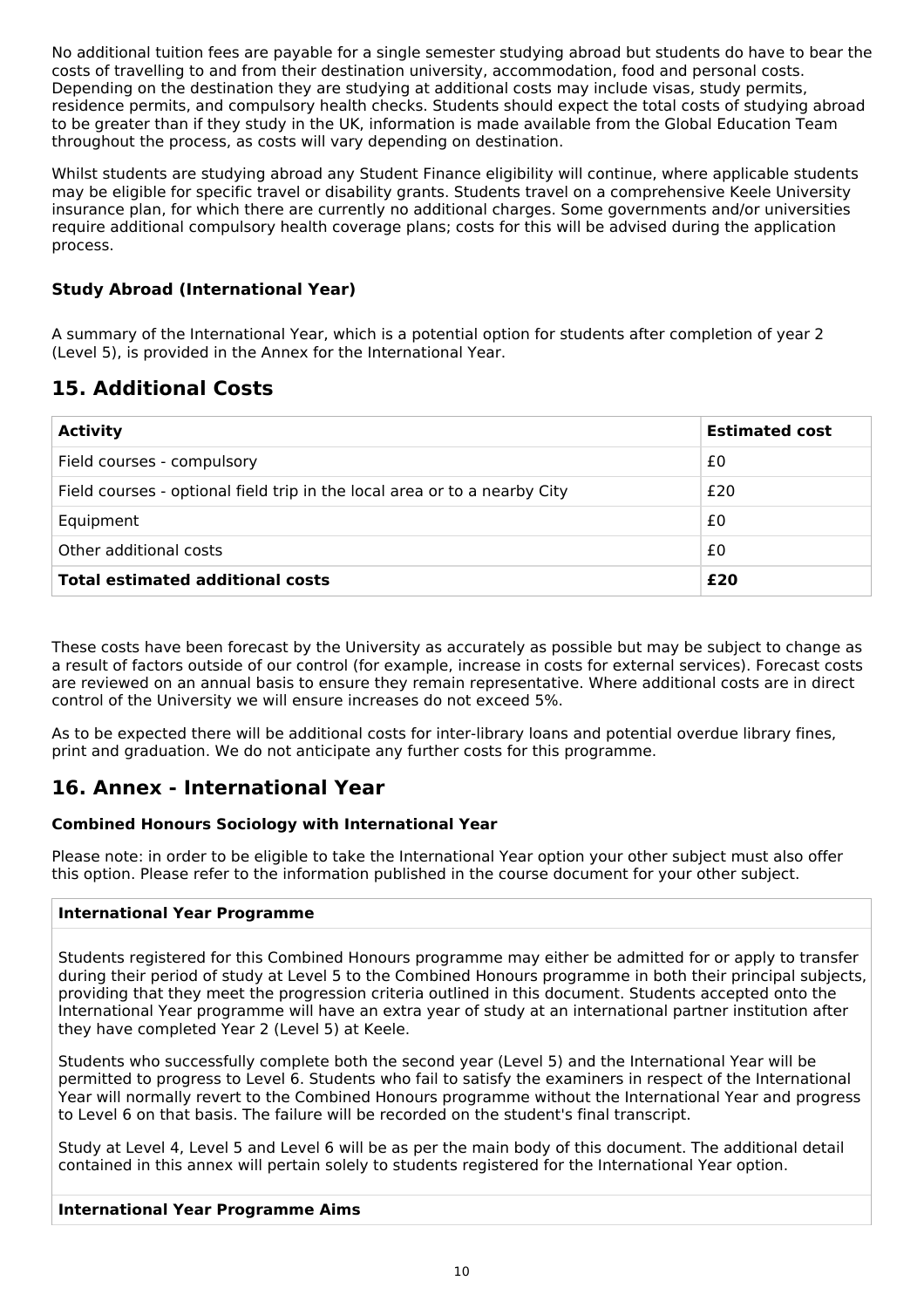In addition to the programme aims specified in the main body of this document, the international year programme of study aims to provide students with:

- 1. Personal development as a student and a researcher with an appreciation of the international dimension of their subject
- 2. Experience of a different culture, academically, professionally and socially

#### **Entry Requirements for the International Year**

Students may apply to the 4-year programme during Level 5. Admission to the International Year is subject to successful application, interview and references from appropriate staff.

The criteria to be applied are:

- Academic Performance (an average of 55% across all modules at Level 5 is required. Students with up to 15 credits of re-assessment who meet the 55% requirement may progress to the International Year. Where no Semester 1 marks have been awarded performance in 1st year marks and ongoing 2nd year assessments are taken into account)
- General Aptitude (to be demonstrated by application for study abroad, interview during the 2nd semester of year 2 (Level 5), and by recommendation of the student's personal tutor, 1st and 2nd year tutors and programme director)

Students may not register for both an International Year and a Placement Year.

#### **Student Support**

Students will be supported whilst on the International Year via the following methods:

- Phone or online conversations with Study Abroad tutors, in line with recommended Personal Tutoring meeting points.
- Support from the University's Global Education Team

#### **Learning Outcomes**

In addition to the learning outcomes specified in the main text of the Programme Specification, students who complete a Keele undergraduate programme with International Year will be able to:

- 1. Describe, discuss and reflect upon the cultural and international differences and similarities of different learning environments
- 2. Discuss the benefits and challenges of global citizenship and internationalisation
- 3. Explain how their perspective on their academic discipline has been influenced by locating it within an international setting.
- 4. Describe, discuss and reflect upon the cultural and international differences and similarities of different learning environments
- 5. Discuss the benefits and challenges of global citizenship and internationalisation
- 6. Explain how their perspective on their academic discipline has been influenced by locating it within an international setting

Please note that students on Combined Honours programmes with International Year must meet the subject-specific learning outcomes for BOTH their principal subjects.

These learning outcomes will all be assessed by the submission of a satisfactory individual learning agreement, the successful completion of assessments at the partner institution and the submission of the reflective portfolio element of the international year module.

#### **Course Regulations**